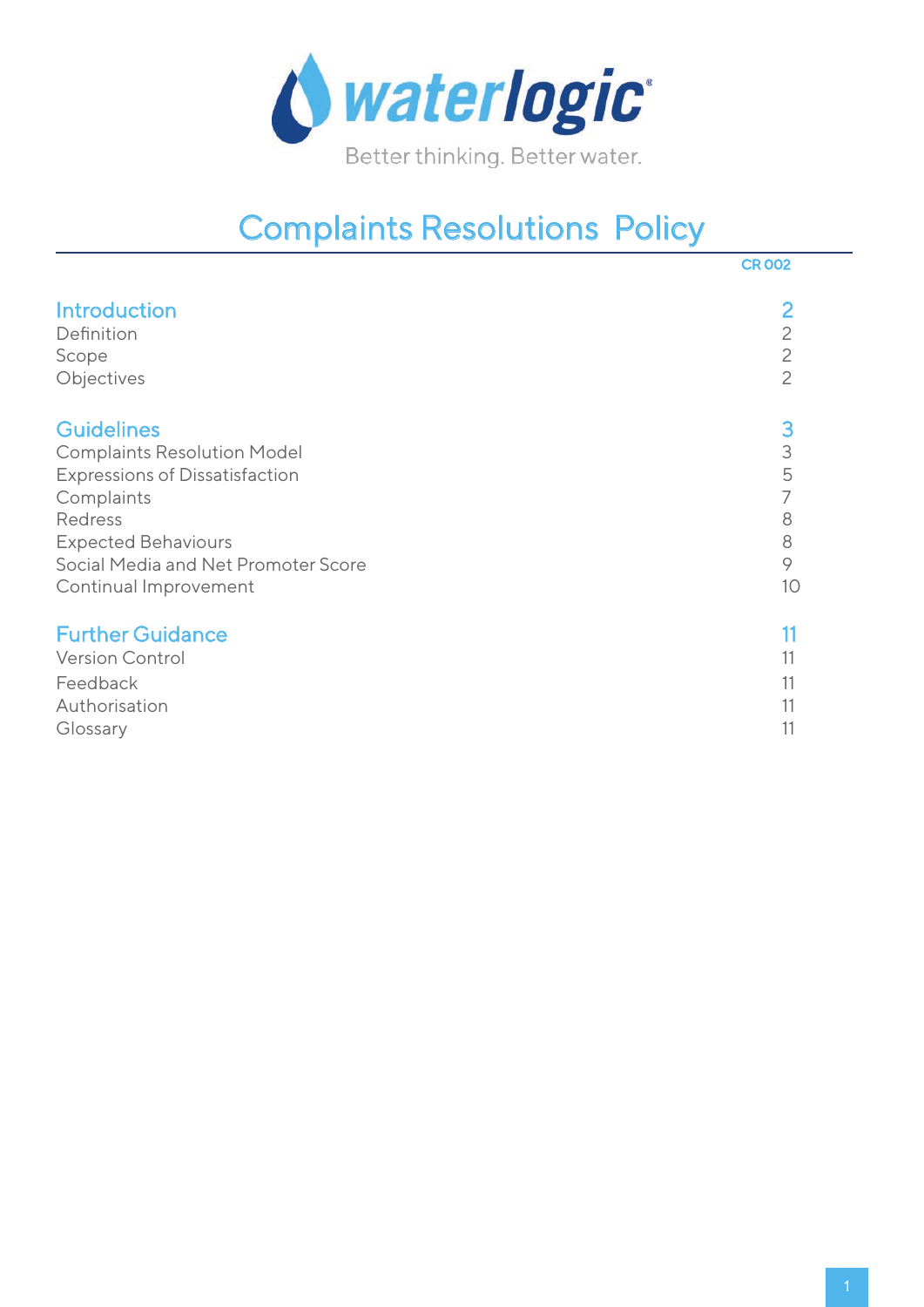# Introduction

# **Definition**

At Waterlogic GB we believe that if a customer wishes to register an expression of dissatisfaction or complaint they should find it easy to do so; as we view this as an opportunity to not only efficiently and satisfactorily resolve their dissatisfaction but also to learn, adapt and improve the service we provide.

This complaint policy and procedure works in parallel with our efforts to improve how we operate and enhance our customer experience, by encouraging customers to tell us what we are doing wrong; so, we can put it right. Understanding the areas where our customers are consistently finding it difficult working with us is critical if we are to improve customer satisfaction and reduce the expenditure, effort and rework involved with not getting things right in the first place.

We believe that all complaints are an opportunity to turn a negative customer experience into a positive one. Complaints should be viewed as our customers pro-actively sharing with us their experience

### Scope

Anyone who is affected by, or receives our services, can raise an expression of dissatisfaction or complaint.

This policy and procedure apply to all Waterlogic GB employees and to employees of organisations who deliver services on our behalf.

If a customer has a complaint regarding any of the following items, this policy doesn't cover them, instead refer to the alternative policy highlighted:

- Customers covered by the Consumer Credit Act CCA Policy
- Customers disputing debt Credit Policy
- Damage Claims Damage Claims Policy
- GDPR Requests Data Processing Policy
- Complaints from Suppliers Purchasing Policy
- Disciplinary actions resulting from a complaint Disciplinary Policy
- Complaints from staff about HR issues Grievance Policy

### **Objectives**

The objectives of this policy are to:

- Provide Prompt resolution to support our colleagues in resolving cases of dissatisfaction and/ or transfer of complaints to the appropriate team
- Provide a Consistent and Professional experience– ensure that customer dissatisfaction/ complaints are handled consistently and fairly
- Drive Improvement –identify the areas where we can improve our customer experience, products or services, by analysing the root causes and developing plans to redress them.
- Protect our Brand to aid in the protection and improvement of Waterlogic GB's reputation
- Change Perception turn a negative impression in to a positive one through our handling and resolution of the complaint.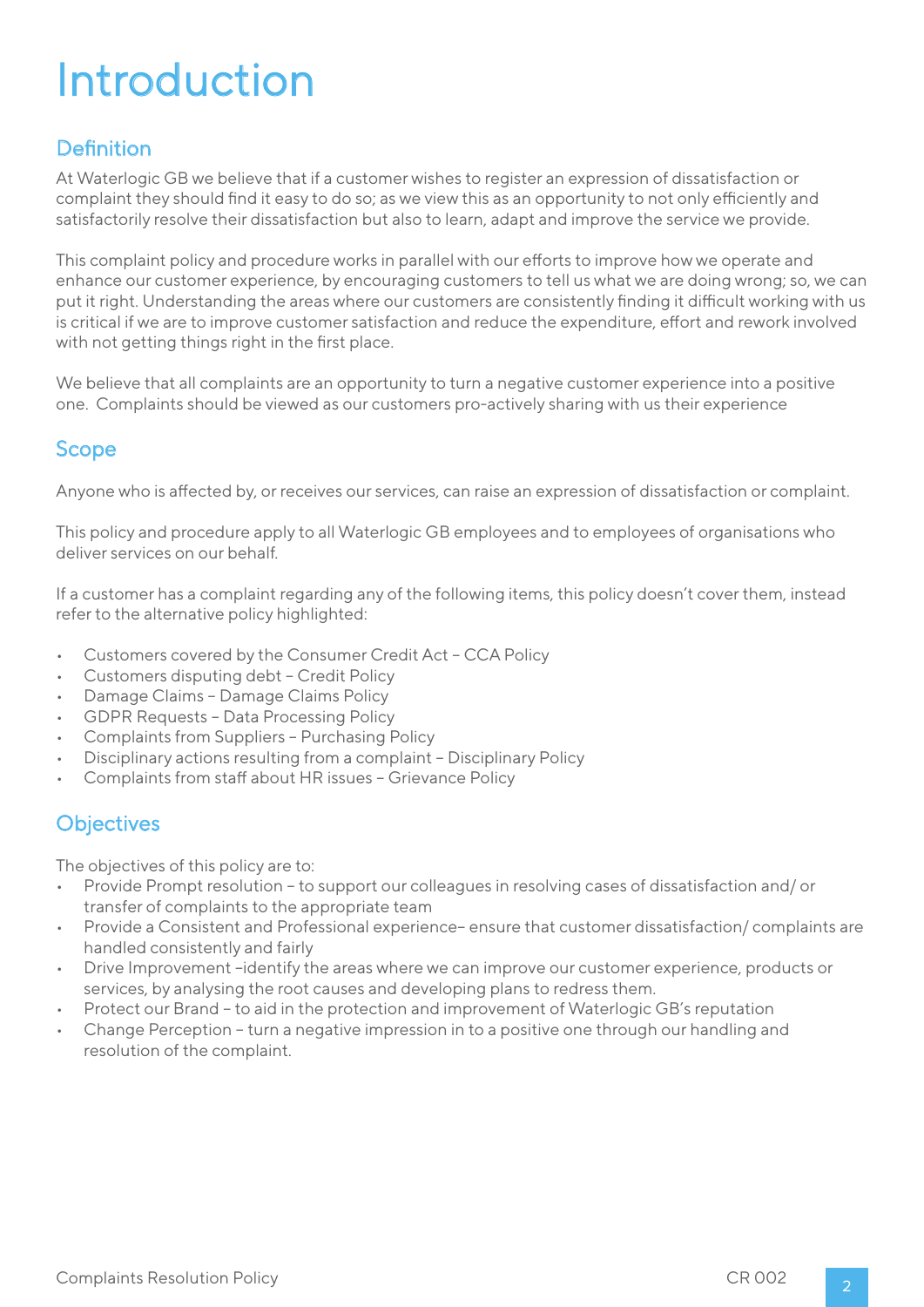### Policy Feedback

Any feedback or query on this policy, should be addressed to the following stakeholders:

| <b>Role</b>                         | <b>Author</b> | <b>Executive Sponsor</b> | <b>Consulted</b> |
|-------------------------------------|---------------|--------------------------|------------------|
| Managing Director                   |               | <b>G</b> Pritchett       |                  |
| Customer Voice Manager              | Rachel Jones  |                          |                  |
| <b>Customer Experience Director</b> |               |                          |                  |
| Matt Hemming                        |               |                          |                  |
| Sales Director                      |               |                          | Mark Cross       |
| Finance Director                    |               |                          | Mike Ryall       |
| <b>Transformations Director</b>     |               |                          | John Murphy      |
| <b>Field Operations Director</b>    |               |                          | Michael Bourton  |
| <b>Customer Retention Manager</b>   |               |                          | Jenny Bates      |
| Head of Customer Support            |               |                          | Karen Di Piazza  |
| Head of Customer Development        |               |                          | Lloyd Fletcher   |

This policy requires that all Waterlogic relevant processes and procedures comply with the following:

### Complaints Resolution Model

#### **Registering dissatisfaction/ logging a complaint**

A customer can make a complaint in whichever way is easiest for them. Therefore, Expressions of Dissatisfaction, Complaints and Cancellation requests may be received by the following means:

| <b>Communication Method</b> |                                                                                                                                  |
|-----------------------------|----------------------------------------------------------------------------------------------------------------------------------|
| Letter                      | Customer Voice<br>Waterlogic GB<br>Angel House,<br>Shaw Park Business Village,<br>Shaw Road.<br>Wolverhampton<br><b>WV10 9LE</b> |
| Email                       | customervoice@waterlogic.co.uk                                                                                                   |
| Telephone call              | 0333 600 1845                                                                                                                    |
| Online web form             | https://www.waterlogic.com/en-gb/customer-support/customer-feedback/                                                             |
| In person                   | Complaints received via departments outside of Customer Voice are escalated to<br>the Customer Voice team                        |

Waterlogic encourages any customer who has a concern or suggestion about a service to contact us straight away, where the aim will be to resolve the issue quickly at the first point of contact.

As such, all staff members who could potentially be the first point of contact for a customer should be equipped to attempt to resolve an expression of dissatisfaction relevant to their area of service there and then, wherever possible.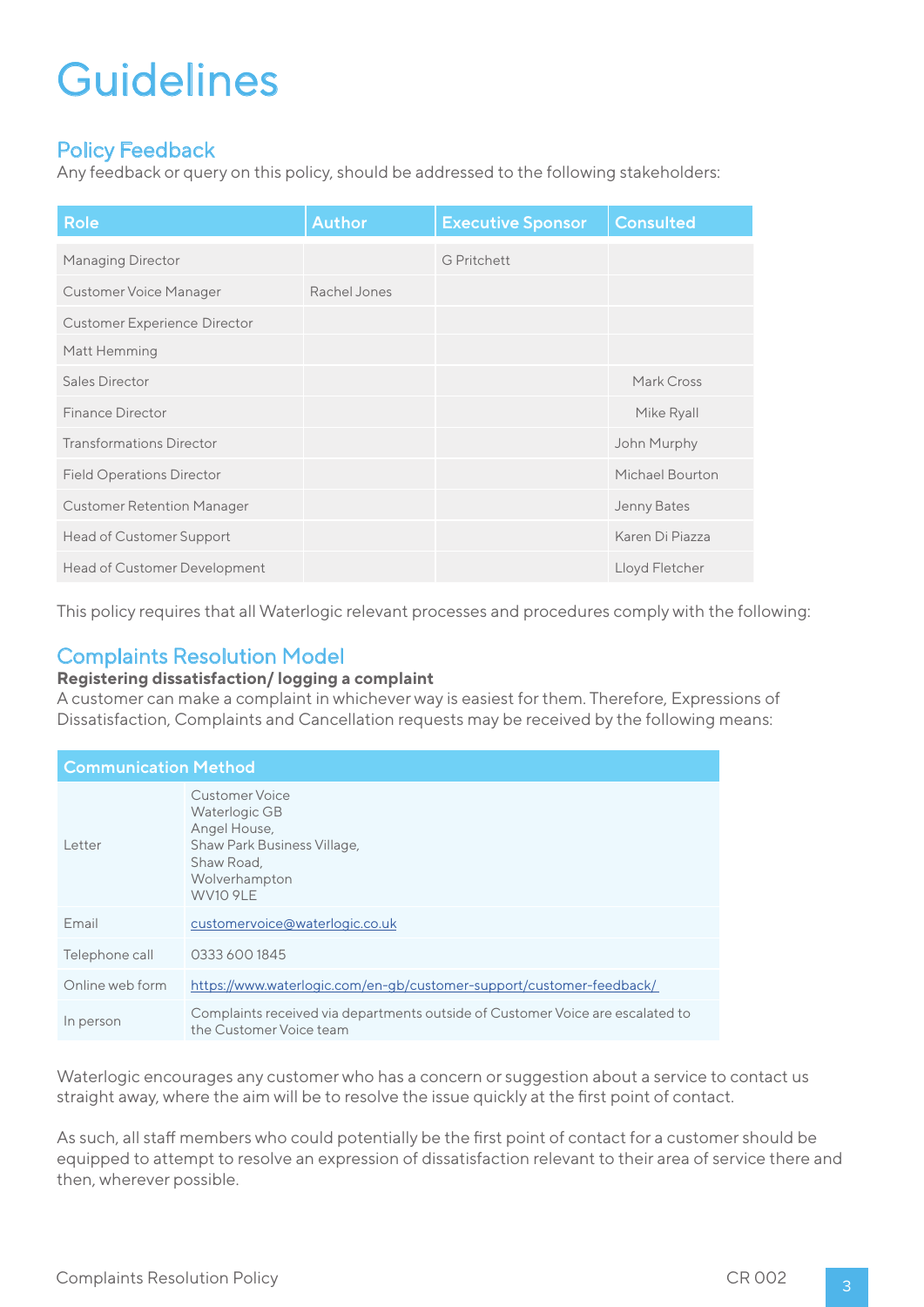In practice, this means all frontline staff should, as a minimum, be aware of this policy and be empowered to deal with and resolve such cases of dissatisfaction as they arise.

In the event they are unable to deal with the dissatisfaction, for example if they are unfamiliar with the issues or area of service involved, they would transfer customers to the appropriate point for frontline resolution.



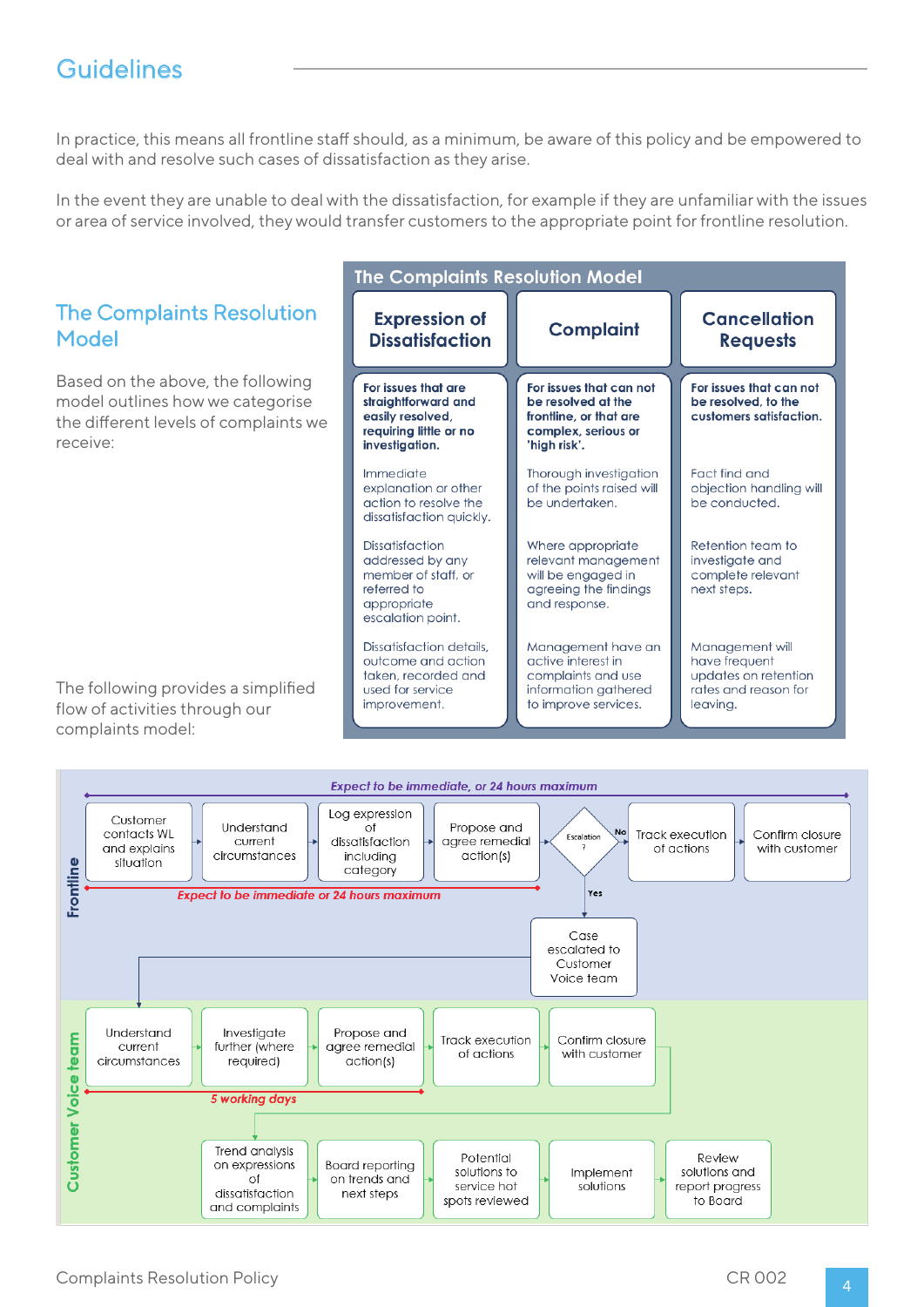### Expressions of Dissatisfaction

#### **Logging of expressions of dissatisfaction**

The following example helps to illustrate what would be classed as a request for action and what would be classified as an expression of dissatisfaction:

| <b>Request for action</b>                                                                                                                                       | <b>Expression of dissatisfaction</b>                                                                                                                                                                                    |
|-----------------------------------------------------------------------------------------------------------------------------------------------------------------|-------------------------------------------------------------------------------------------------------------------------------------------------------------------------------------------------------------------------|
| Customer asking for a repair to be carried out on their unit - this<br>is a request for maintenance, rather than a complaint about the<br>condition of the unit | Customer has had to contact Waterlogic more than once to<br>get a repair on a unit conducted and is unhappy about it - this<br>is an expression of dissatisfaction that may escalate into a<br>complaint if not managed |

As outlined in the objectives, Waterlogic GB seeks to improve its customer service and experience through understanding any issues that customers face. As such, understanding the volume and nature of all expressions of dissatisfaction and complaints received is critical.

Therefore, every expression of dissatisfaction will require the following minimum data to be recorded on our customer management system being recorded:

- Case reason,
- Case details.
- Actions taken
- Case outcomes.

The following reason codes will be used to aid categorisation, reporting and continual improvement:

| <b>Reason Code</b>         | <b>Description</b>                                                                             |
|----------------------------|------------------------------------------------------------------------------------------------|
| <b>Product</b>             |                                                                                                |
| Product (consumable)       | Concerns with the quality or taste of bottled water or other consumables (e.g.<br>cups)        |
| Product (unit)             | Concerns with the condition and/ or performance of a water dispensing unit                     |
| <b>Fulfilment Services</b> |                                                                                                |
| Delivery                   | Concerns with the quality, or timeliness of bottled water or parts delivery                    |
| Exchange                   | Concerns with the quality, or timeliness of exchanging of products, including<br>relocations   |
| Install                    | Concerns with the quality of the installation, its accompanying processes or<br>timeliness     |
| Repair                     | Concerns with the quality of the repair, its accompanying processes or<br>timeliness           |
| Service                    | Concerns with the quality, or timeliness of routine service visits, including<br>Sanitisations |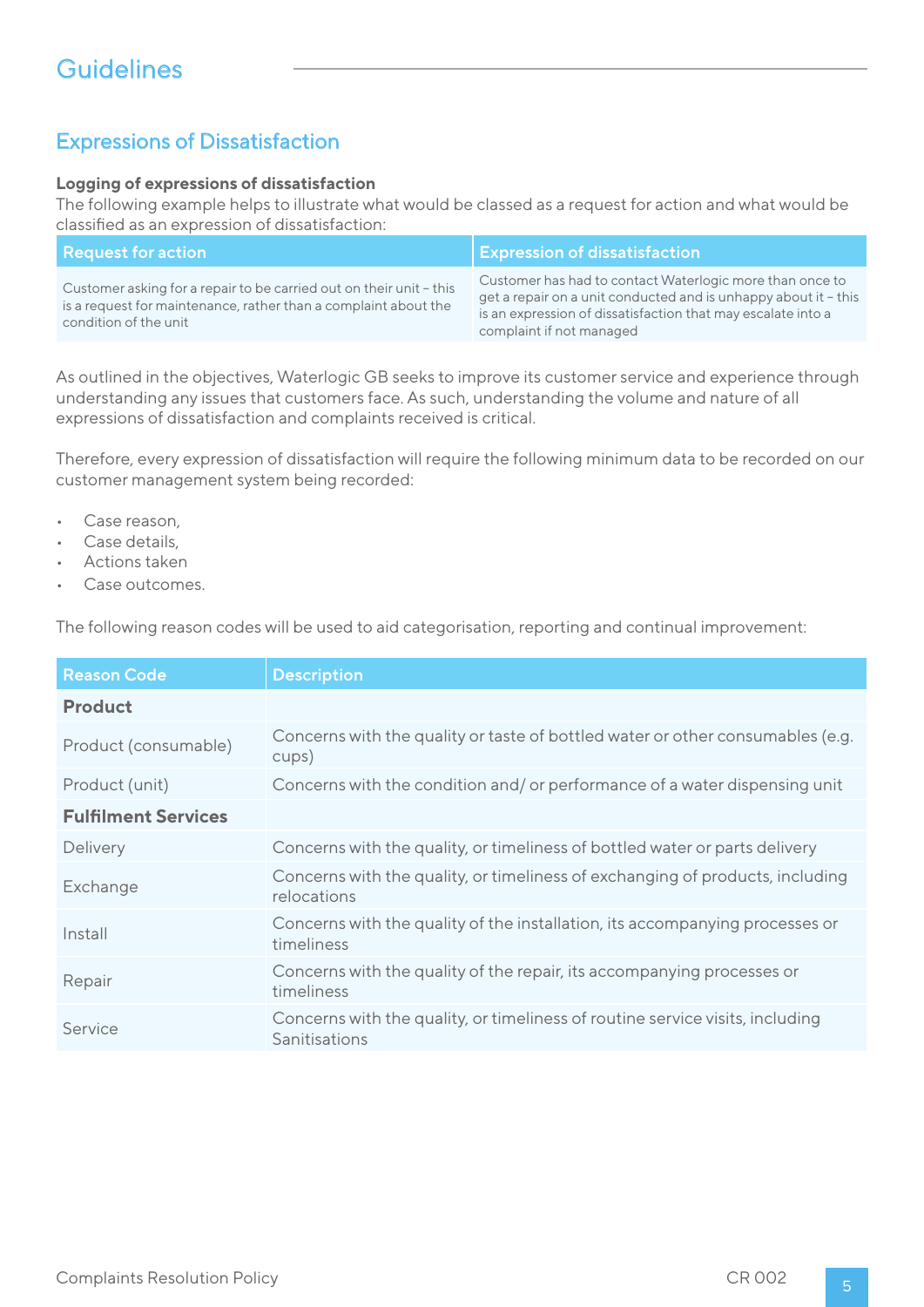| <b>Reason Code</b>           | <b>Description</b>                                                                                        |
|------------------------------|-----------------------------------------------------------------------------------------------------------|
| <b>Account Services</b>      |                                                                                                           |
| Account changes              | Concerns with the quality of response to account change requests (e.g.<br>address, contact details, etc.) |
| <b>Billing and Invoicing</b> | Concerns with the quality of billing and invoicing, its accompanying processes<br>or timeliness           |
| Payment                      | Concerns with the quality of payment receipting, its accompanying processes<br>or timeliness              |
| <b>Sales</b>                 | Concerns with the quality of Sales, its accompanying processes or timeliness                              |
| Retention                    | Concerns with the quality of account cancellation requests, it's accompanying<br>processes or timeliness  |
| <b>People</b>                |                                                                                                           |
| <b>Query Response</b>        | Concerns with the quality, or timeliness of staff response to queries                                     |
| Staff feedback               | Concerns with the attitude or behaviour of any of our team                                                |

Any front-line staff member that does not have access to the Customer Management system, should provide the customer with the Customer Support contact details so they can log their issue.

#### **When front-line resolution is appropriate**

Any staff member being presented with an expression of dissatisfaction, regardless of how this is received, should attempt to resolve the issue. Examples of expressions of dissatisfaction could be related to:

- A service that should have been provided has not been,
- A service has not been provided to an appropriate standard,
- A request for a service has not been answered or actioned in a timely manner,
- A complaint that a staff member has been unprofessional or unhelpful.

It is expected that frontline staff will respond to all expressions of dissatisfaction that they identify as appropriate for immediate resolution. They should consider the following:

- 1. What has caused the dissatisfaction?
- 2. What outcome is the customer seeking?
- 3. Can I achieve this, or provide an explanation as to why not?
- 4. If I can't resolve this who can I refer the expression of dissatisfaction to, for resolution?

If the expression of dissatisfaction is in relation to the person receiving it or there is a clear conflict of interest in the matter, this should be transferred to the appropriate next level of complaints resolution.

There may be occasions where a customer refuses to engage with attempts to achieve frontline resolution and insists that their expression of dissatisfaction is fully investigated, and a formal response provided. Where this is the case, the customer should be transferred to the next level of complaints resolution.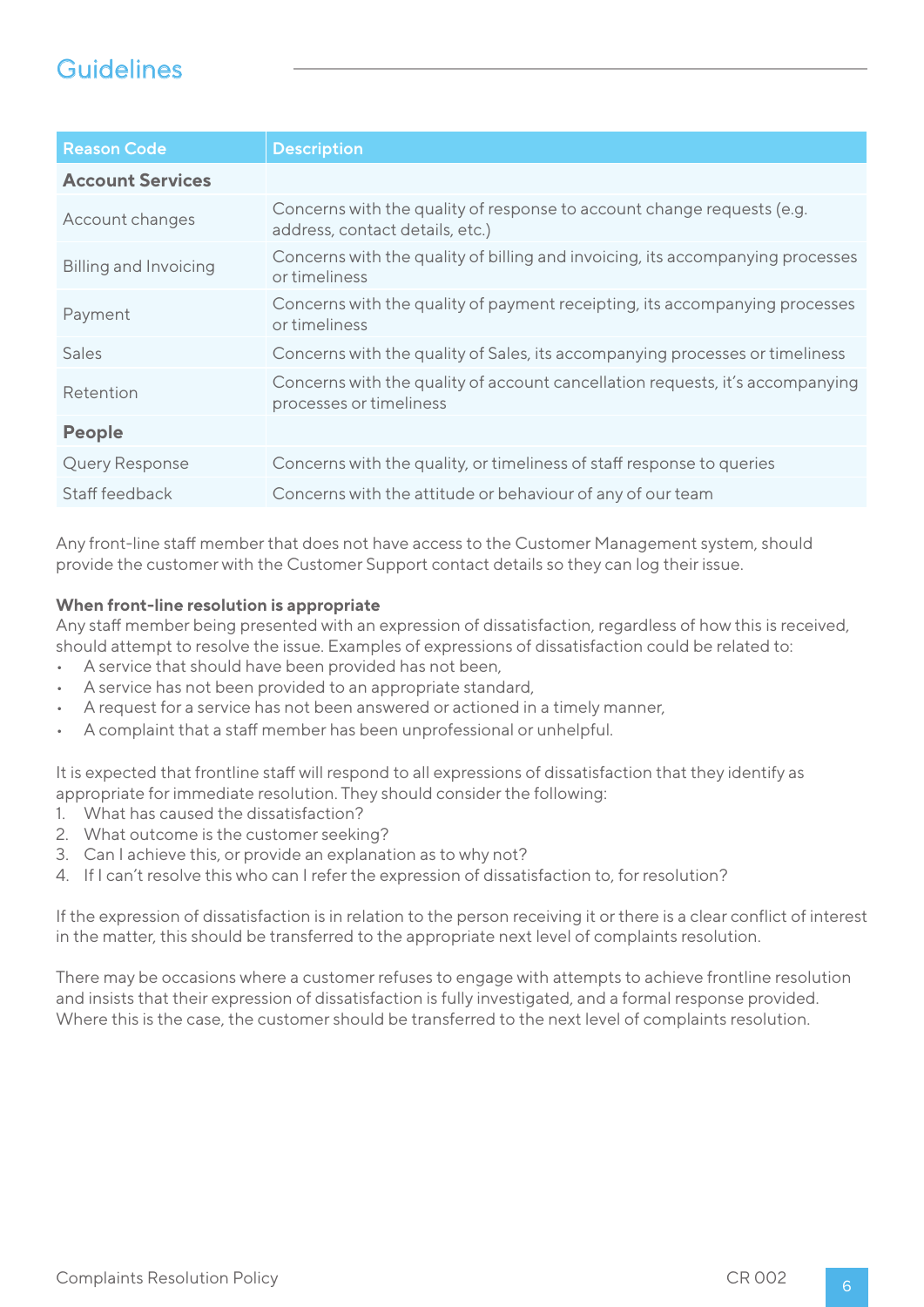### **Timeline for resolution of expressions of dissatisfaction**

The aim of frontline resolution is to provide a quick, informed response to an expression of dissatisfaction without the need for a detailed investigation of the points raised. These issues are by definition, those that can mostly be addressed 'on-the-spot' by staff responsible for a service. In this context, it is likely that resolution will be achievable within a short period of time; 24 hours in most cases.

It may on occasion be necessary to obtain information from other parts of the business to resolve the expression of dissatisfaction. Where this is the case, frontline staff will make the appropriate enquiries to obtain the information needed, setting expectations for timing of our response with the customer.

### **How complaints are identified and escalated**

Whilst attempts will be made to resolve expressions of dissatisfaction at the front line this will not always be possible. Instances where this may be the case are:

- Front-line resolution was attempted, but the customer remains dissatisfied
- The customer refuses to engage with the front-line resolution process
- The issues raised are complex and will require further detailed investigation
- The complaint relates to issues that have been identified as serious, for example they would involve:
	- > Risk to personal health,
	- > Risk of significant damage to property,
	- > Major delays in service provision,
	- > Repeated failure to provide a service,
	- > A legal risk to Waterlogic,

When this occurs, a complaint should be logged including the case reason and details obtained thus far and escalated to the appropriate next level of complaints resolution.

### **Complaints**

#### **Managing complaints**

Expressions of dissatisfaction that reach this stage are typically those that are either complex or require a certain amount of examination to establish the relevant facts before Waterlogic can state its position.

Once at this stage, to provide reassurance that someone has taken responsibility for resolving their complaint, customers will be provided with a single named contact.

This named contact will be responsible for:

- Establishing and agreeing what information is required.
- Gathering that information and ensuring it is of a suitable quality and accuracy
- Provide a full and informed response to the customer.

All staff that may be named have sufficient internal knowledge of policies, processes and procedures across Waterlogic GB and are fully trained in how to plan and conduct investigations, including how to obtain and analyse evidence. They also have the authority to resolve complaints within pre-determined boundaries and have the support of senior management to do so.

The team that these staff represent reports to our Customer Experience Director.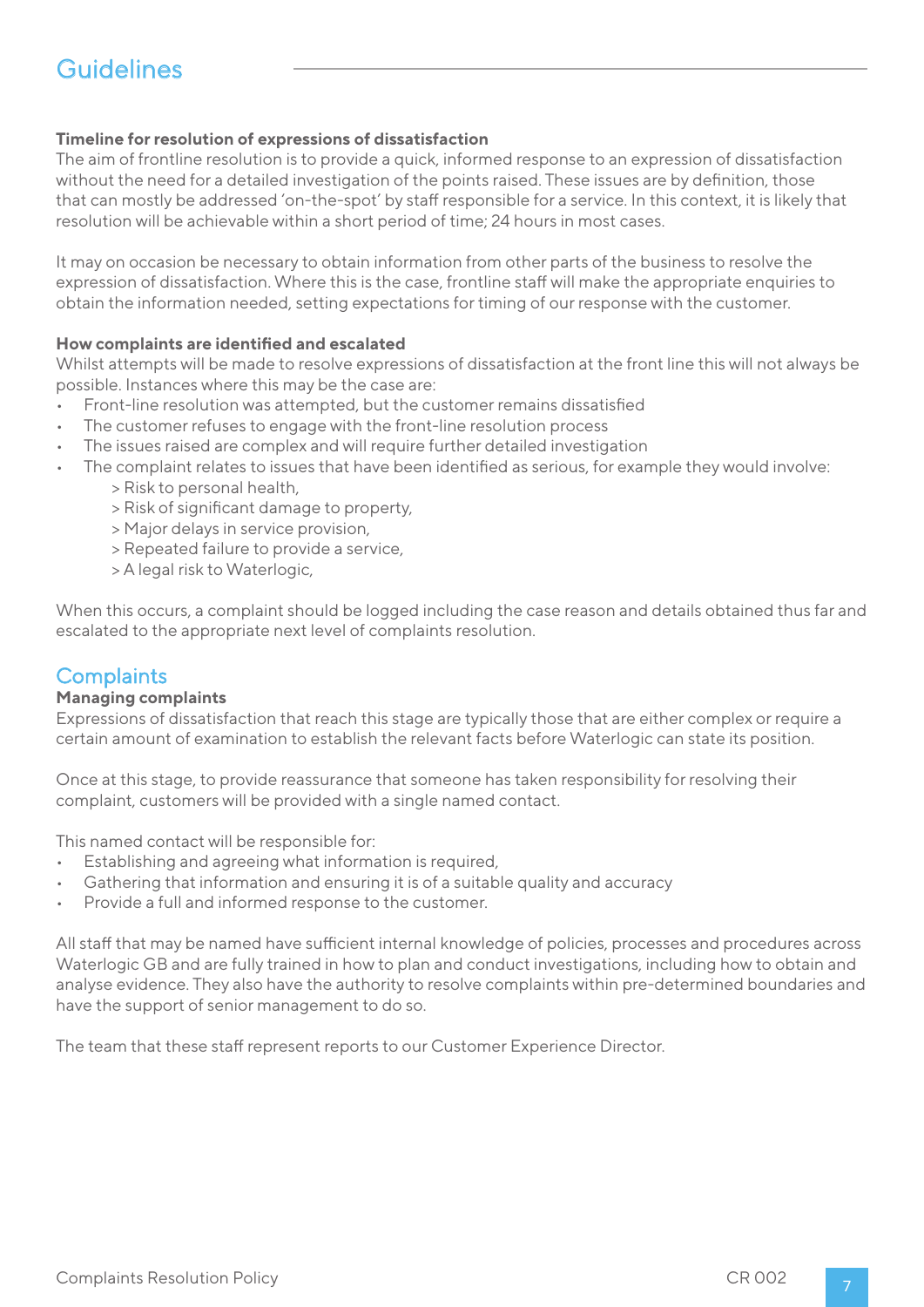### **Timeline for resolution of complaints**

The aim for complaints resolution is to provide a full, informed response within five working days. Prior to that all complaints will be acknowledged within 24 hours. If this response will be delayed, the customer will be informed and given a revised timescale for bringing the investigation to a conclusion.

A full informed response would include a chronological report of all failure points that lead to the complaint being lodged. We would inform the customer fully of all remedial action we are taking to resolve the issues raised (except where this breaches confidentiality) and advise of anything we have implemented to prevent a reoccurrence of the same issue in the future.

The remedial actions that are agreed will follow the standard SLAs for completing those tasks. These are defined in the relevant policy associated with those activities. These timelines will be shared as part of the full informed response.

#### **How cancellations are identified and transferred**

If, after conclusion of the complaints resolution process the customer remains dissatisfied, they will be transferred to our Retentions team to resolve and finalise following Waterlogic Retentions policy.

### **Redress**

#### **Managing complaints**

Customers may propose a form of redress that will resolve their expression of dissatisfaction or complaint; however, we will review them within the context of our policies to ensure fair and consistent outcomes for all customers. If the outcome will result in consistency, we will make the desired arrangements.

Any failures will be acknowledged and remedied quickly, fairly and in a way that best reflects the extent of the problems encountered. Therefore, appropriate redress could include:

- An apology,
- An explanation,
- Correcting the error,
- Financial redress for details see Bad Debt and Credit Note Policy.

## Expected behaviours

#### **Staff**

It is our expectation that staff will follow the Mary Gober Customer Service model: 'Sorry, Glad, Sure'. In summary, this is:

- Sorry we will apologise for the customer feeling the need to raise a complaint
- Glad however we are glad that the customer has brought it to our attention
- Sure and we will be sure that we resolve any issues both in this instance and to avoid it happening again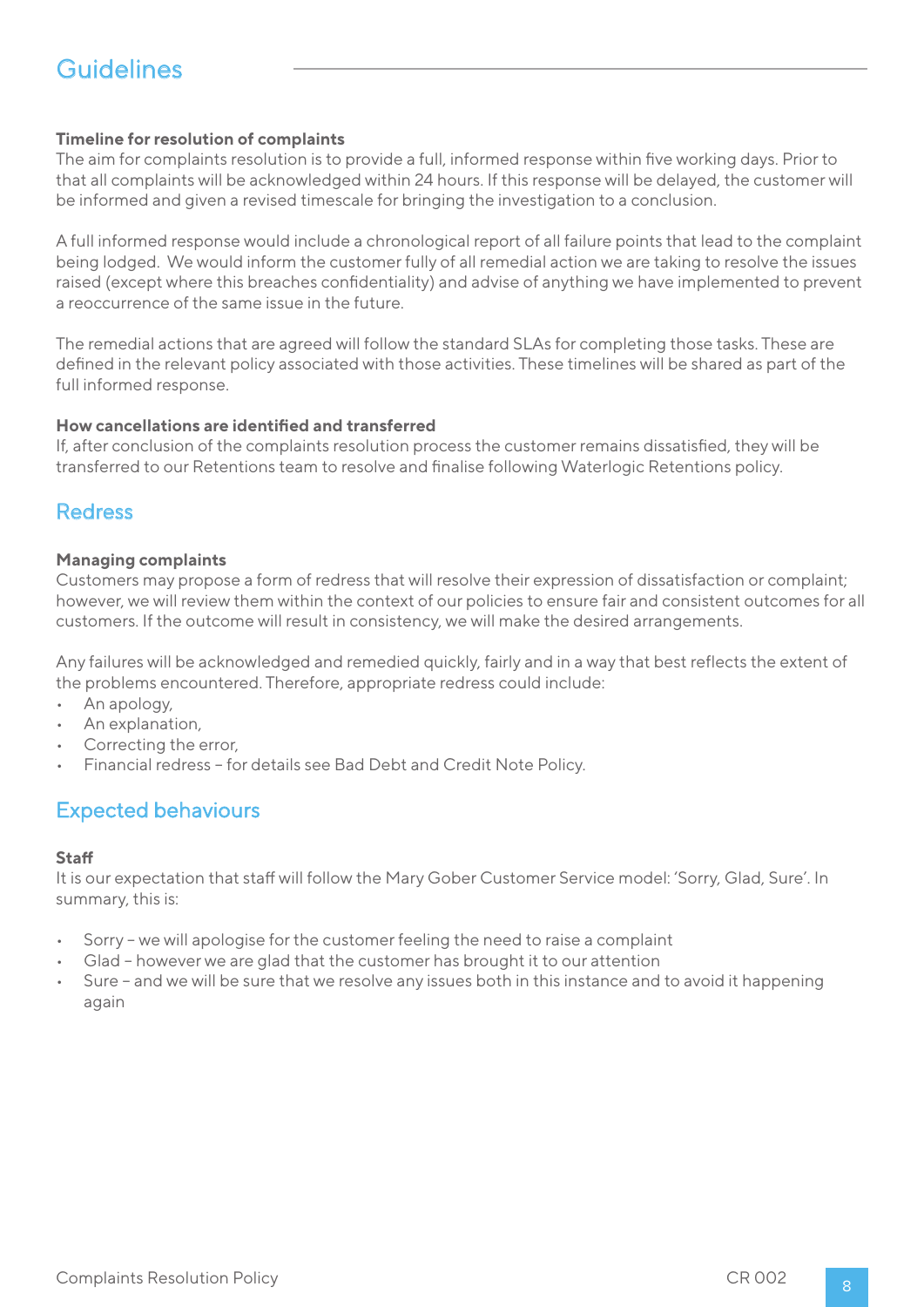### **Customers**

Customers that need to raise dissatisfaction or a complaint may be under duress or may have gone through something that is upsetting/ distressing. As such they may act out of character, this could include:

- Persistent refusal to accept a decision made in relation to a complaint,
- Persistent refusal to accept explanations relating to what can or cannot be done about the complaint,
- And continuing to pursue a complaint without presenting any new information.

Where this is the case, behaviour should not be viewed as unacceptable just because a customer is forceful or determined. In fact, being persistent can be an advantage when pursuing a complaint.

However, when a customer's potential anger about the issues they have raised in their complaint escalates into aggression towards Waterlogic staff, we consider that unacceptable.

The threat or use of physical violence, harassment or language which is designed to insult or degrade (i.e. is racist, sexist or homophobic or which makes serious allegations that individuals have committed criminal, corrupt or perverse conduct without any evidence) is unacceptable.

If a customer's behaviour causes a problem, staff should always remain calm and respectful in informing the customer as to what the unacceptable behaviour is, and the problem it is causing. Any behaviour that is perceived as unacceptable will be raised with their Line Manager.

### Social Media and Net Promoter Score

We will monitor the following websites for customer comments and threads:

- Online reviews including Trustpilot
- Facebook
- Twitter

Where a customer has expressed dissatisfaction on one of these forums we will:

- Respond to the post requesting contact details so we can discuss the issue further
- Where details are provided, we will contact them within 24 hours to investigate the reason for dissatisfaction to:
	- > resolve the issue that has been faced, and
	- > understand the cause of the low score for continual improvement purposes.

When a customer has scored a service that we've provided lower than 4 on our Net Promoter Score tracking, we will contact them within 5 working days to investigate the reason for dissatisfaction to:

- Resolve the issue that has been faced, and
- Understand the cause of the low score for continual improvement purposes.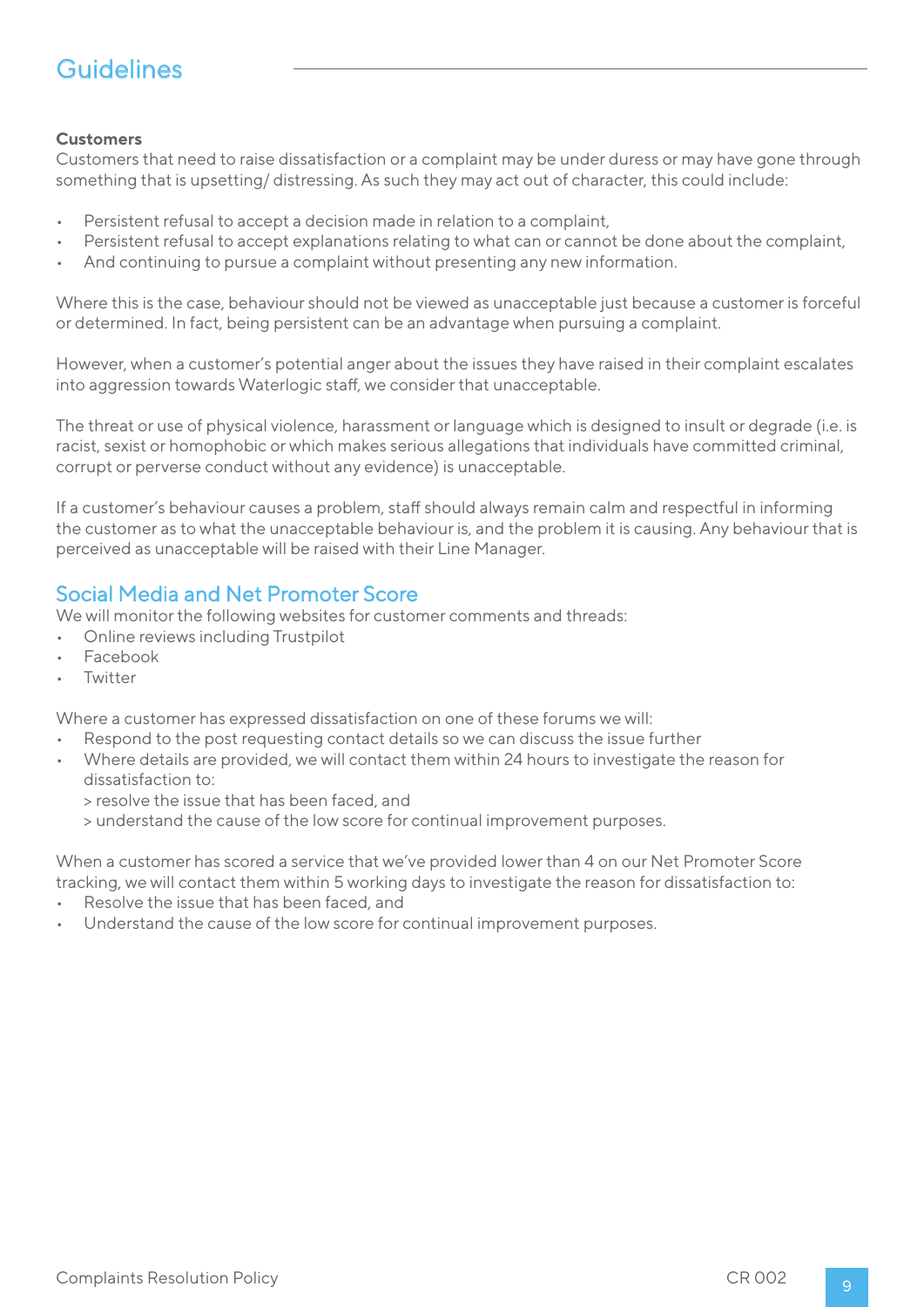### Continual Improvement

Waterlogic GB has committed to a process of continual improvement of both its policies, processes and systems; implementing staff training where appropriate. The customer will be informed of any relevant action that will be undertaken where appropriate; however, this will never include specific details relating to any individual member of staff.

#### **Learning from complaints**

With the introduction of an organisation-wide, structured system for recording complaints, their outcomes and any resulting action, Waterlogic will have a detailed record of issues that are affecting our customers' satisfaction.

Waterlogic will review and use this information to improve service delivery, whether in response to highlighted faults, or as a proactive measure to increase efficiency.

When reviewing complaints information, the following procedures will apply

- An individual or team will be designated the 'owner' of the issue, with responsibility for ensuring that any identified action is taken,
- Agreement, with the Functional Head responsible for the team that requires improvement, will be reached as to what action should be taken to improve services,
- A target date should be set for the action to be implemented,
- Performance in the service area will be monitored, including resolution of the actions agreed for improvement, to ensure that the issue has been resolved,
- The complaint handler will always satisfy themselves that the service user and staff of the department involved understand the findings of the investigation and any decisions made.

To showcase the learning being taken from the complaints that have been received, we publish an internal summary of the number and types of complaints received, the outcomes and actions taken to drive continuous improvement.

However, Complaints information will be recorded and handled in a way that satisfies Data Protection requirements, therefore this information will be published anonymously.

All our processes will be reviewed in line with our Process Ownership model, where there are clear accountable Directors, responsible managers and supporting teams.